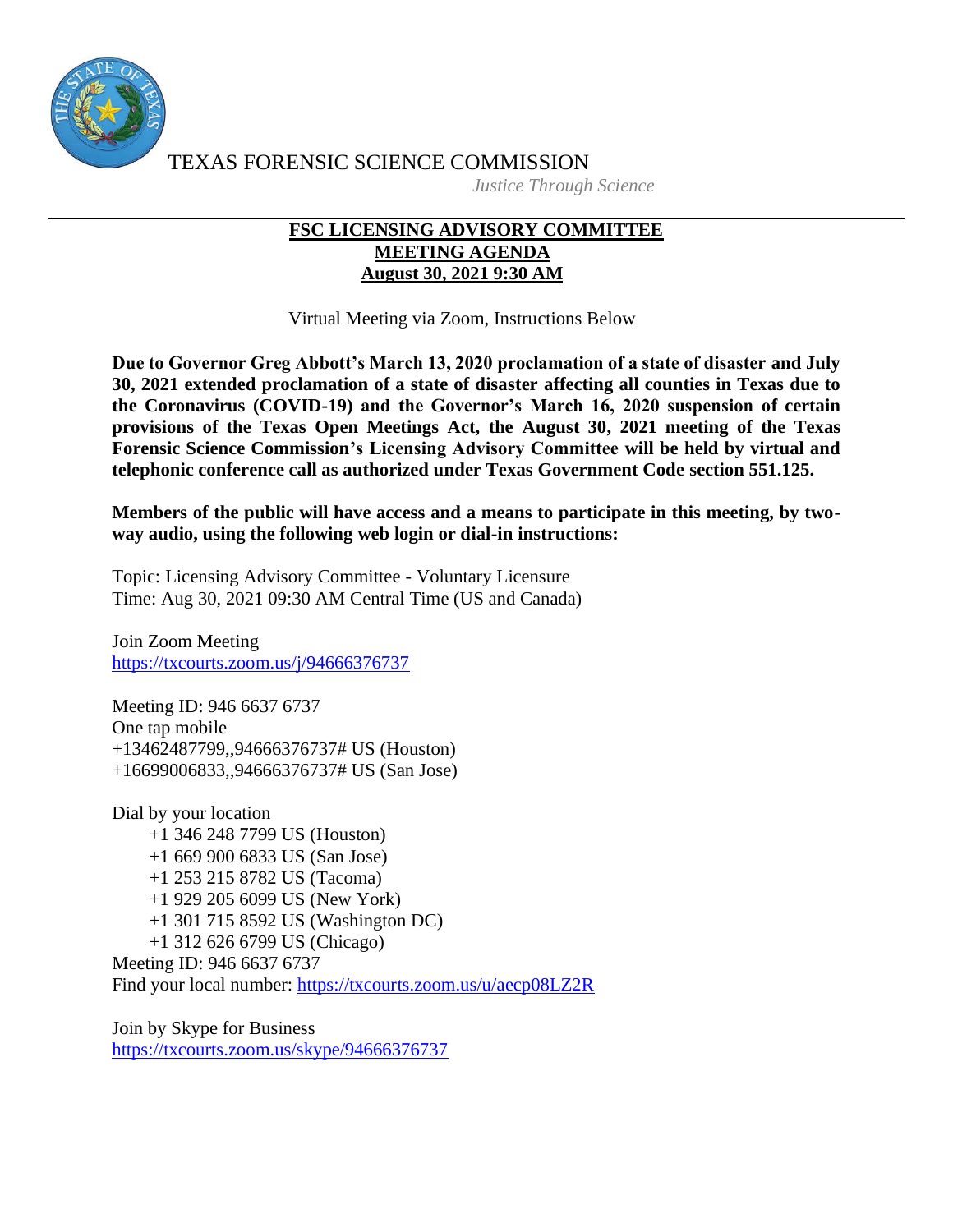## **Public Participant Instructions:**

**If you wish to provide public comment during the meeting on a topic being discussed by Commissioners, please type your question or comment in the chat box or virtually raise your hand. The meeting facilitator will mute and unmute participants at the direction of the Chairperson. If you are not able to provide public comment during the meeting and still wish to provide public comment, the Commission will have a public comment period at the end of its agenda to address any remaining questions or comments. You may also fill out and email Kathryn Adams a Public Testimony Form to [info@fsc.texas.gov](mailto:info@fsc.texas.gov) in advance of the meeting to ensure your public comment is addressed. All public comments are limited to 5 minutes with adjustments as necessary. A recording of the meeting will be available after August 30, 2021. To obtain a recording, please contact Kathryn Adams at (512) 936-0770 or email [kathryn.adams@fsc.texas.gov.](mailto:info@fsc.texas.gov)**

## **During this meeting, the LAC may consider and take action on the following items. The LAC may take breaks as necessary.**

- 1. Call meeting to order. Roll call for members. (Reat) *(2 min)*
- 2. Instructions for public participation. (Tomlin) *(2 min)*
- 3. Review and adoption of minutes from July 15, 2021 meeting. (Reat) *(1 min)*
- 4. Discuss plans for voluntary licensure program for forensic disciplines not required to be licensed including:
	- a. Forensic Anthropology;
	- b. Crime Scene Reconstruction;
	- c. Crime Scene Investigation;
	- d. Latent Print Examination;
	- e. Digital Evidence;
	- f. Breath specimen testing under Transportation Code, Chapter 725, limited to analysts who perform breath alcohol calibrations; and
	- g. Document Examination. *(10 min)*
- 5. Discuss whether voluntary licensure program applies only to accredited entities or to all forensic practitioners. *(20 min)*
- 6. Discuss and recommend order of forensic disciplines eligible for voluntary licensure. *(10 min)*
- 7. Discuss components and requirements for licensure by forensic discipline, including education requirements, review draft recommendations from the Commission's crime scene reconstruction committee on voluntary licensure. *(45 min)*